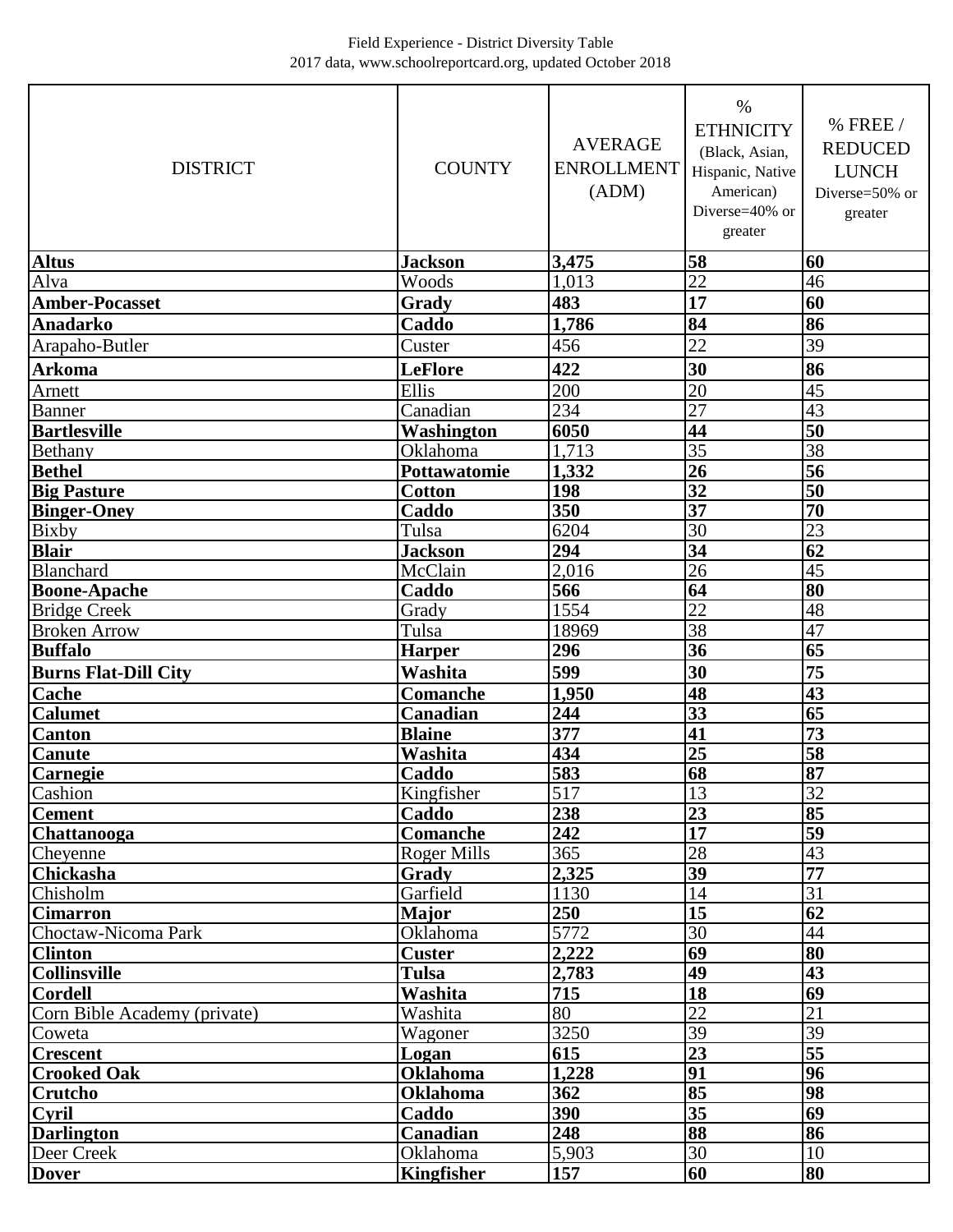## Field Experience - District Diversity Table 2017 data, www.schoolreportcard.org, updated October 2018

| <b>DISTRICT</b>            | <b>COUNTY</b>      | <b>AVERAGE</b><br><b>ENROLLMENT</b><br>(ADM) | $\%$<br><b>ETHNICITY</b><br>(Black, Asian,<br>Hispanic, Native<br>American)<br>Diverse=40% or<br>greater | % FREE /<br><b>REDUCED</b><br><b>LUNCH</b><br>Diverse=50% or<br>greater |
|----------------------------|--------------------|----------------------------------------------|----------------------------------------------------------------------------------------------------------|-------------------------------------------------------------------------|
| Drummond                   | Garfield           | 344                                          | 20                                                                                                       | 49                                                                      |
| Duke                       | <b>Jackson</b>     | 178                                          | $\overline{39}$                                                                                          | 39                                                                      |
| <b>Duncan</b>              | <b>Stephens</b>    | 3,597                                        | 38                                                                                                       | 61                                                                      |
| Edmond                     | Oklahoma           | $\overline{2}4,403$                          | $\overline{37}$                                                                                          | $\overline{27}$                                                         |
| <b>El Reno</b>             | Canadian           | 2,700                                        | 51                                                                                                       | $\overline{76}$                                                         |
| <b>Eldorado</b>            | <b>Jackson</b>     | 81                                           | $\overline{58}$                                                                                          | 84                                                                      |
| Elgin                      | Comanche           | 2,309                                        | 37                                                                                                       | 35                                                                      |
| <b>Elk City</b>            | <b>Beckham</b>     | 2,051                                        | 38                                                                                                       | $\overline{58}$                                                         |
| <b>Elmore City-Pernell</b> | Garvin             | 536                                          | $\overline{27}$                                                                                          | 63                                                                      |
| <b>Empire</b>              | <b>Stephens</b>    | 546                                          | $\overline{30}$                                                                                          | 64                                                                      |
| Enid                       | <b>Garfield</b>    | 8,028                                        | $\overline{50}$                                                                                          | 79                                                                      |
| <b>Erick</b>               | <b>Beckham</b>     | 258                                          | 15                                                                                                       | 65                                                                      |
| <b>Fairview</b>            | <b>Major</b>       | 747                                          | $\overline{17}$                                                                                          | 54                                                                      |
| Fargo                      | <b>Ellis</b>       | 235                                          | $\overline{25}$                                                                                          | $\overline{74}$                                                         |
| Fletcher                   | Commanche          | 455                                          | $\overline{28}$                                                                                          | $\overline{59}$                                                         |
| Frederick                  | Tillman            | 866                                          | $\overline{58}$                                                                                          | $\overline{75}$                                                         |
| <b>Ft. Cobb-Broxton</b>    | Caddo              | 350                                          | 41                                                                                                       | 75                                                                      |
| <b>Ft. Supply</b>          | Woodward           | 135                                          | 16                                                                                                       | 55                                                                      |
| Gage                       | <b>Ellis</b>       | 81                                           | 16                                                                                                       | $\overline{76}$                                                         |
| Geary                      | <b>Blaine</b>      | 355                                          | 56                                                                                                       | $\overline{93}$                                                         |
| <b>Gracemont</b>           | Caddo              | 168                                          | 83                                                                                                       | 78                                                                      |
| <b>Granite</b>             | <b>Greer</b>       | 247                                          | $\overline{23}$                                                                                          | 71                                                                      |
| <b>Guthrie</b>             | Logan              | 3,461                                        | $\overline{37}$                                                                                          | 63                                                                      |
| Guymon                     | <b>Texas</b>       | 3,009                                        | 80                                                                                                       | $\overline{77}$                                                         |
| <b>Hammon</b>              | <b>Roger Mills</b> | 262                                          | 48                                                                                                       | 65                                                                      |
| Harrah                     | <b>Oklahoma</b>    | 2,214                                        | 32                                                                                                       | 51                                                                      |
| <b>Hennessey</b>           | <b>Kingfisher</b>  | 915                                          | 46                                                                                                       | 87                                                                      |
| <b>Hilldale</b>            | <b>Muskogee</b>    | 1842                                         | $\overline{56}$                                                                                          | 53                                                                      |
| <b>Hinton</b>              | Caddo              | 702                                          | $\overline{33}$                                                                                          | 68                                                                      |
| Hobart                     | Kiowa              | 803                                          | 42                                                                                                       | 82                                                                      |
| <b>Hollis</b>              | <b>Harmon</b>      | 549                                          | $\overline{62}$                                                                                          | 76                                                                      |
| <b>Hydro-Eakly</b>         | Caddo              | 464                                          | $\overline{33}$                                                                                          | 59                                                                      |
| <b>Jenks</b>               | <b>Tulsa</b>       | 11963                                        | $\overline{47}$                                                                                          | 39                                                                      |
| <b>Jones</b>               | <b>Oklahoma</b>    | 1,152                                        | $\overline{25}$                                                                                          | $\overline{58}$                                                         |
| Kingfisher                 | <b>Kingfisher</b>  | 1,460                                        | $\overline{42}$                                                                                          | $\overline{55}$                                                         |
| Lawton                     | Comanche           | 14,747                                       | 63                                                                                                       | 66                                                                      |
| Leedey                     | Roger Mills        | 221                                          | 16                                                                                                       | 36                                                                      |
| <b>Lexington</b>           | <b>Cleveland</b>   | 1,113                                        | $\overline{32}$                                                                                          | $\overline{72}$                                                         |
| Lindsay                    | Garvin             | 1,245                                        | 27                                                                                                       | 54                                                                      |
| Lomega                     | <b>Kingfisher</b>  | 253                                          | $\overline{51}$                                                                                          | 66                                                                      |
| <b>Lone Wolf</b>           | Kiowa              | 118                                          | $\overline{24}$                                                                                          | 87                                                                      |
| Lookeba-Sickles            | Caddo              | 270                                          | 40                                                                                                       | 71                                                                      |
| Luther                     | <b>Oklahoma</b>    | 795                                          | 29                                                                                                       | 63                                                                      |
| Mangum                     | <b>Greer</b>       | 731                                          | 30                                                                                                       | 72                                                                      |
| Maple                      | Canadian           | 160                                          | $\overline{22}$                                                                                          | $\overline{24}$                                                         |
| Marlow                     | <b>Stephens</b>    | 1429                                         | $\overline{25}$                                                                                          | 49                                                                      |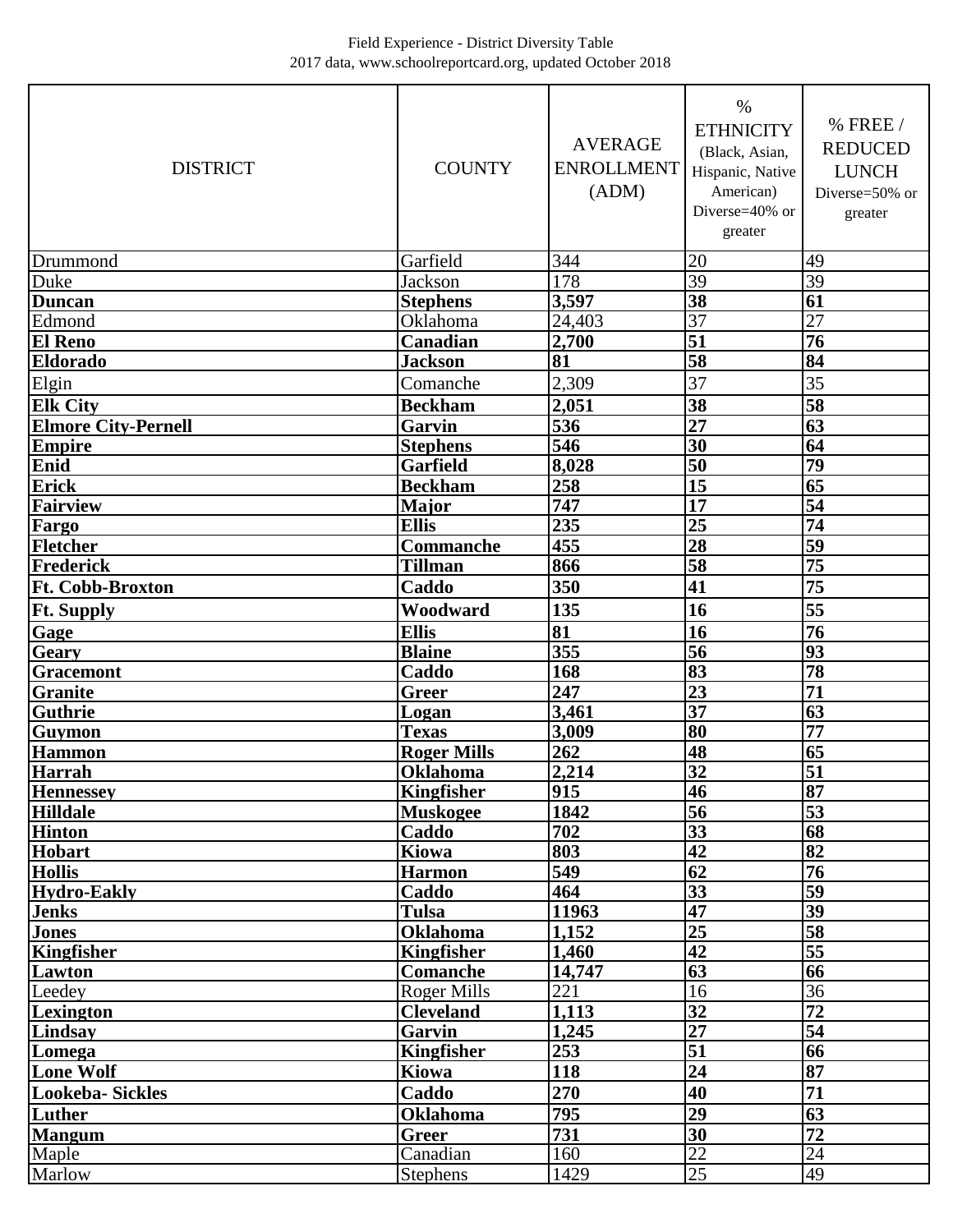| <b>DISTRICT</b>                          | <b>COUNTY</b>      | <b>AVERAGE</b><br><b>ENROLLMENT</b><br>(ADM) | $\%$<br><b>ETHNICITY</b><br>(Black, Asian,<br>Hispanic, Native<br>American)<br>Diverse=40% or<br>greater | % FREE /<br><b>REDUCED</b><br><b>LUNCH</b><br>Diverse=50% or<br>greater |
|------------------------------------------|--------------------|----------------------------------------------|----------------------------------------------------------------------------------------------------------|-------------------------------------------------------------------------|
| <b>McLoud</b>                            | Pottawatomie       | 1841                                         | 35                                                                                                       | 60                                                                      |
| <b>Merritt</b>                           | <b>Beckham</b>     | 797                                          | 11                                                                                                       | 65                                                                      |
| <b>Midwest City-Del City</b>             | <b>Oklahoma</b>    | 14,302                                       | 59                                                                                                       | 70                                                                      |
| <b>Millwood</b>                          | <b>Oklahoma</b>    | 899                                          | 99                                                                                                       | $\overline{90}$                                                         |
| <b>Minco</b>                             | Grady              | 577                                          | $\overline{25}$                                                                                          | $\overline{54}$                                                         |
| <b>Moore</b>                             | <b>Cleveland</b>   | 24,355                                       | $\overline{51}$                                                                                          | 45                                                                      |
| <b>Mooreland</b>                         | Woodward           | 541                                          | 16                                                                                                       | $\overline{53}$                                                         |
| Mt. View-Gotebo                          | <b>Kiowa</b>       | 250                                          | 40                                                                                                       | 59                                                                      |
| <b>Muskogee</b>                          | <b>Muskogee</b>    | 5980                                         | 72                                                                                                       | 84                                                                      |
| Mustang                                  | Canadian           | 11,031                                       | $\overline{34}$                                                                                          | $\overline{38}$                                                         |
| Navajo                                   | <b>Jackson</b>     | 535                                          | 21                                                                                                       | 43                                                                      |
| Newcastle                                | McClain            | 2,164                                        | $\overline{38}$                                                                                          | 34                                                                      |
| <b>Ninnekah</b>                          | Grady              | 543                                          | 21                                                                                                       | 68                                                                      |
| <b>Norman</b>                            | <b>Cleveland</b>   | 15,942                                       | 41                                                                                                       | 49                                                                      |
| Oakdale                                  | Oklahoma           | 654                                          | 20                                                                                                       | $\overline{11}$                                                         |
| Okarche                                  | Kingfisher         | 373                                          | 11                                                                                                       | $\overline{21}$                                                         |
| <b>Okeene</b>                            | <b>Blaine</b>      | 338                                          | 24                                                                                                       | 61                                                                      |
| <b>Oklahoma City</b>                     | <b>Oklahoma</b>    | 39,806                                       | 86                                                                                                       | 83                                                                      |
| <b>Oklahoma Union</b>                    | Nowata             | 654                                          | 44                                                                                                       | $\overline{53}$                                                         |
| <b>Okmulgee</b>                          | <b>Okmulgee</b>    | 1,468                                        | 68                                                                                                       | $\overline{94}$                                                         |
| <b>Oktaha</b>                            | <b>Muskogee</b>    | 765                                          | 59                                                                                                       | 81                                                                      |
| <b>Olustee</b>                           | <b>Jackson</b>     | 141                                          | 49                                                                                                       | 85                                                                      |
| Oologah-Talala                           | <b>Rogers</b>      | 1,783                                        | $\overline{42}$                                                                                          | 41                                                                      |
| Owasso                                   | Tulsa              | 9,737                                        | 38                                                                                                       | $\overline{31}$                                                         |
| Perkins-Tryon                            | Payne              | 1,555                                        | 24                                                                                                       | 46                                                                      |
| Perry                                    | <b>Noble</b>       | 1,157                                        | $\overline{23}$                                                                                          | $\overline{52}$                                                         |
| Piedmont                                 | Canadian           | 3,824                                        | 30                                                                                                       | 20                                                                      |
| Pioneer                                  | Grady              | 390                                          | $\overline{19}$                                                                                          | 59                                                                      |
| <b>Ponca City</b>                        | Kay                | 5,013                                        | $\overline{42}$                                                                                          | $\overline{69}$                                                         |
| <b>Putnam City</b>                       | <b>Oklahoma</b>    | 19,475                                       | 69                                                                                                       | 79                                                                      |
| Quapaw                                   | <b>Ottawa</b>      | 634                                          | 49                                                                                                       | $\overline{72}$                                                         |
| <b>Reydon</b>                            | <b>Roger Mills</b> | 114                                          | 6                                                                                                        | $\overline{54}$                                                         |
| <b>Ringling</b>                          | <b>Jefferson</b>   | 432                                          | $\overline{34}$                                                                                          | 69                                                                      |
| <b>Ringwood</b>                          | <b>Major</b>       | 409                                          | 41                                                                                                       | 62                                                                      |
| <b>Ripley</b>                            | <b>Payne</b>       | 466                                          | 50                                                                                                       | 70                                                                      |
| <b>Riverside</b>                         | Canadian           | 188                                          | $\overline{34}$                                                                                          | $\overline{71}$                                                         |
| <b>Riverside Indian School (federal)</b> | Caddo              | 440                                          | 100                                                                                                      | 100                                                                     |
| <b>Roland</b>                            | Sequoyah           | 995                                          | 49                                                                                                       | 75                                                                      |
| Sacred Heart Catholic, El Reno (private) | Canadian           | 148                                          | 35                                                                                                       | <b>NA</b>                                                               |
| <b>Sayre</b>                             | <b>Beckham</b>     | 716                                          | $\overline{19}$                                                                                          | 65                                                                      |
| <b>Seiling</b>                           | <b>Dewey</b>       | 448                                          | 29                                                                                                       | 51                                                                      |
| <b>Sentinel</b>                          | Washita            | 321                                          | 33                                                                                                       | 68                                                                      |
| Sharon-Mutual                            | Woodward           | 289                                          | 11                                                                                                       | 39                                                                      |
| Shattuck                                 | Ellis              | 354                                          | 18                                                                                                       | 41                                                                      |
| <b>Shawnee</b>                           | Pottawatomie       | 3977                                         | 50                                                                                                       | 90                                                                      |
|                                          |                    |                                              |                                                                                                          |                                                                         |